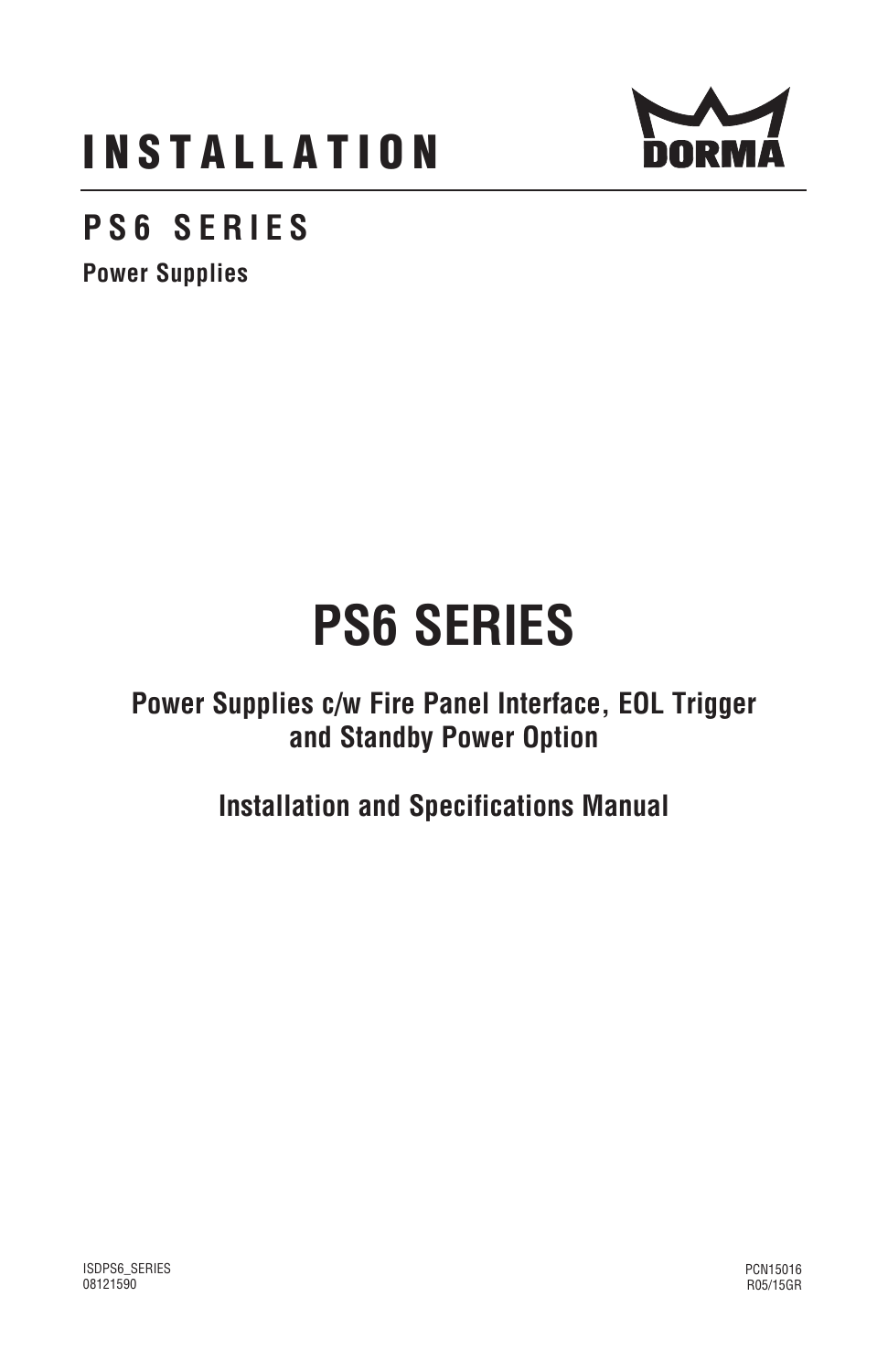## Base Features

- • Standard 115VAC/60Hz input
- • Field selectable 12VDC or 24VDC output via slide switch
- Surge protected input
- • Fused output (PS6 only)
- AC and DC visual indication
- • Precise battery regulation for lead acid batteries
- Instantaneous switching on AC failure
- • Form C relay SPDT to monitor AC failure

## Fire Panel Interface **Features**

- Non Latching or Latching mode
- • Universal 12VDC or 24VDC Operation
- • Reverse polarity protected
- • Normally ON & Normally OFF Output
- Output LED's indicate condition
- • Outputs can be Triggered with: 1) N/O or N/C Switch with Supervised End of Line Resistor (EOL)

 2) N/C Switch with (OVR) over ride 3) N/C Switch with (AUX-IN) auxiliary

 4) Ground on any trigger input when (GRN) Jumper is enabled

- • Form C DPDT Relay Indicates Trigger Status
- Auto or manual reset by jumper selection

## Installation Instructions

**1.** Mount the power supply in an accessible location using the mounting keyholes in the back of the box.

**Note: The DORMA PS6 Power Supplies are for use in a controlled indoor environment. All devices connected to, or powered from, these power supplies shall be installed within the same continuous building structure. Installation must be in accordance with the National, Local Building and Fire Codes. Check with the Authority Having Jurisdiction (AHJ) for details prior to installation.**

- **2.** Route AC power through appropriate knockout and connect to the AC input terminals as marked (See Fig. 1). Use ground feature with 8-32 ground screw provided.
- **3.** Run wiring for devices to be powered through panel knockouts as required and connect to DC output terminals (See Fig. 1). Minimum 22 AWG and maximum distance of 6170ft for field wiring. Use listed conduit or bushings for all knock-outs. Accessory boards mounted in the enclosure require 13mm high non-conductive stand offs.
- **4.** Set DC output voltage selector switch to desired voltage prior to connecting battery and energizing AC input voltage (See Fig. 1). **Do not adjust voltage with power or battery connected.**
- **5.** As the PDD-FT (Power Distribution Device with Fire Trigger) can be used to power multiple devices ensure that all wiring is of an appropriate gauge for the devices being installed.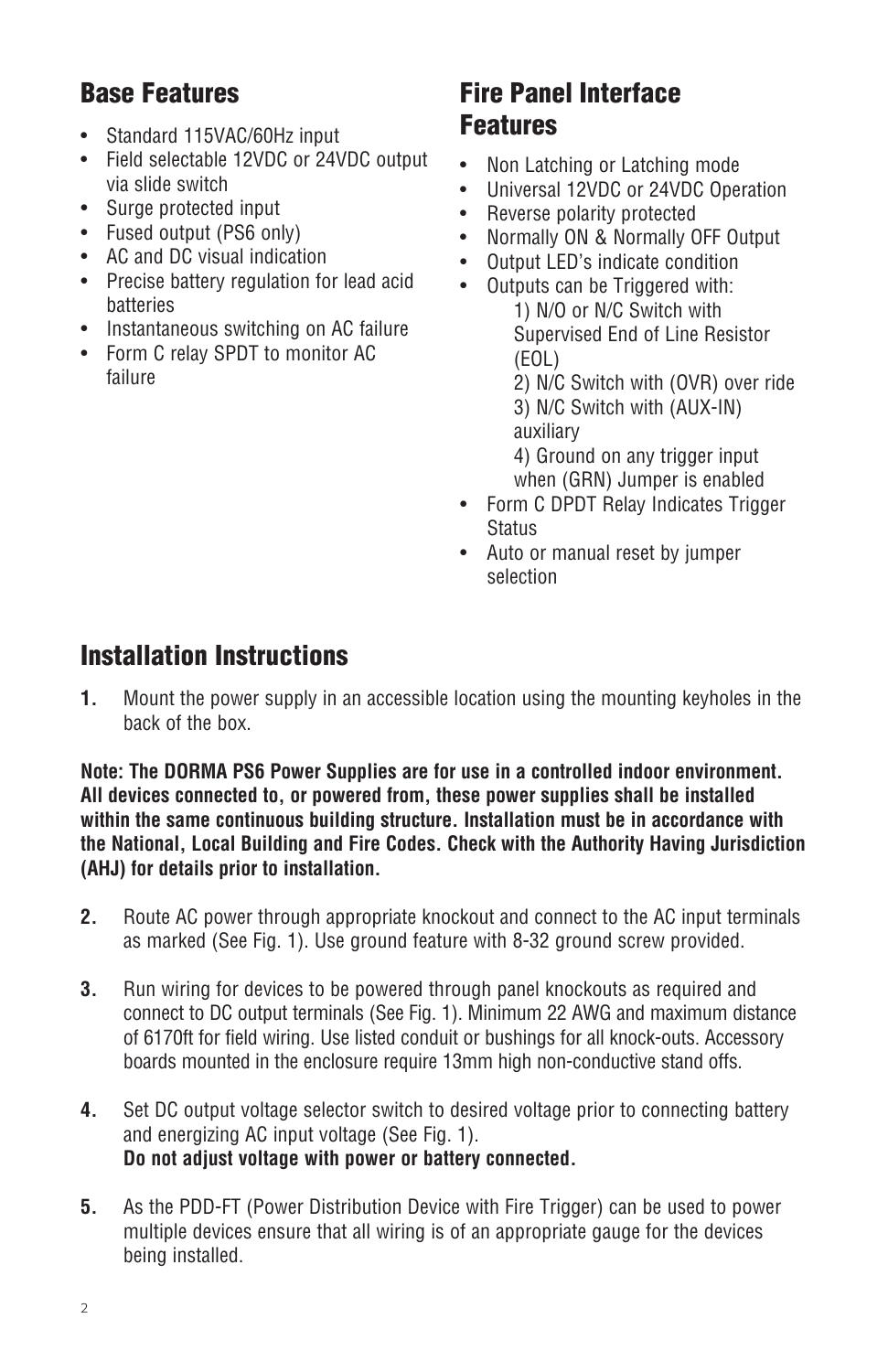- **6.** Maximum torque of 7 in\*lb for black input and output terminals.
- **7.** Connect devices to be powered to output terminals of PDD-FT control board, paying close attention to polarity requirements. Minimum 22AWG and maximum distance of 6170ft. for field wiring.
- **8.** Set jumpers (RST, OVR, AUX, and GRN) as required for proper installation.
- **9.** Connect fire alarm control panel to EOL input terminals, ensure the 2.2K resistor is installed at the terminals in the fire alarm panel.
	- a) See fire alarm control panel installation and operation manual for details about signaling requirements.
	- b) Fig's 3-7 in this installation quide will provide details on wiring to the fire alarm control panel.
- **10.** Connect any required monitoring equipment to the trigger relays using appropriate cabling.
- **11.** Connect backup battery(s) to battery leads if required using the supplied cables that are suitable to the installation. Ensure correct polarity (See Fig. 1).
- **12.** Apply power to AC input terminals and test DC outputs for proper operation.

#### Power Supply Wiring

See wiring diagram on inside of Power Supply cover.

For PS610 models, maintain a minimum clearance of .25" between power limited and non-power limited circuits. For model PS610RF only, use shielded cable as noted.

Lead acid gel cell batteries are typically used for stand by power in security applications, as they float charge well and have no usage memory. When float charged, they typically last 4-5 years. A precision power supply/charger will provide the proper voltage for any given temperature regardless of load. This is what provides long battery life from the DORMA PS6 Series power supply.



**Fig. 1 - Power Supply Circuit Board** <sup>3</sup>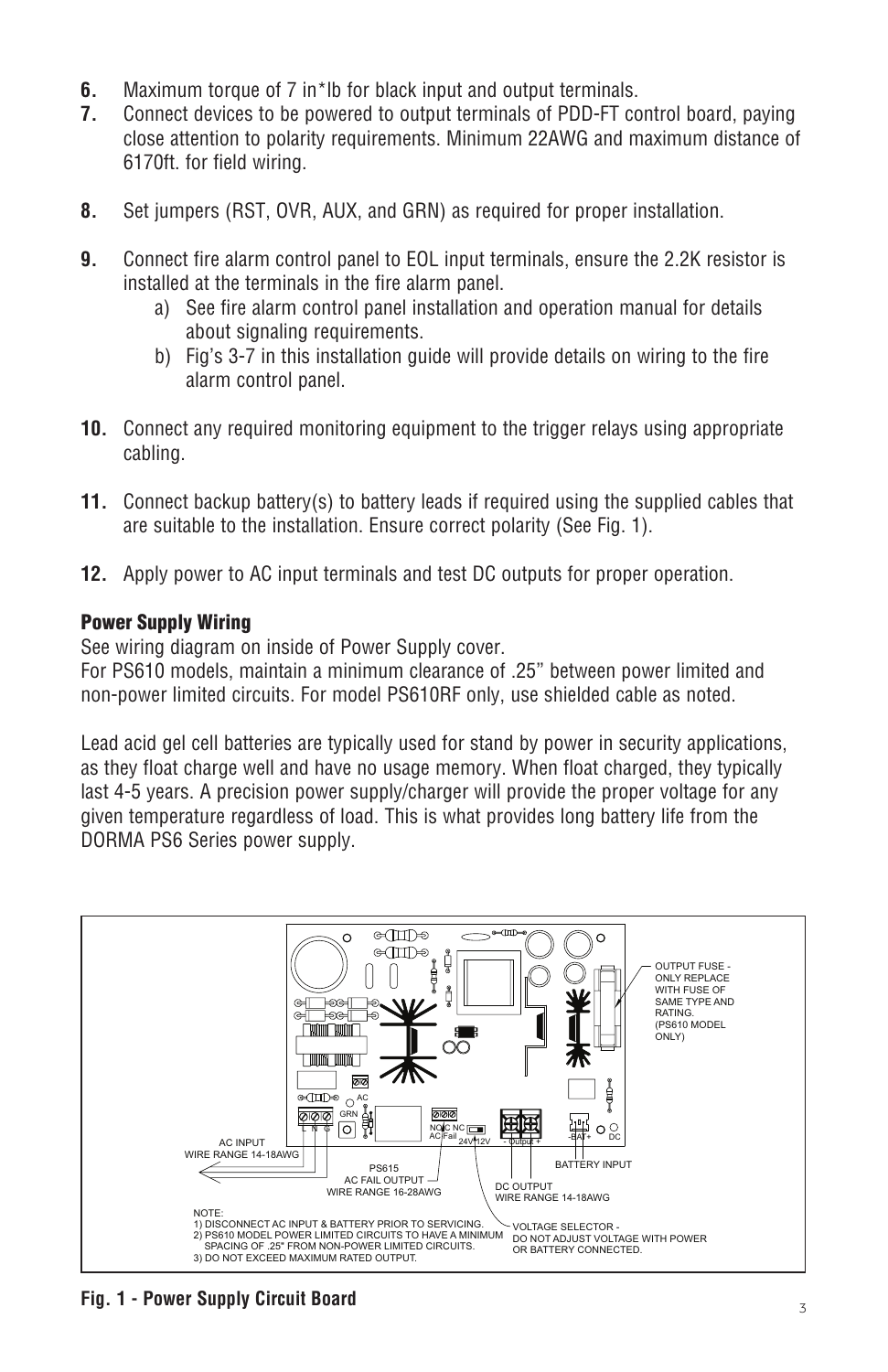## **Specifications**

• UL 294 and ULC S319 Class I Access Control System Units.

#### Input

● AC visual indicator

| <b>PS610</b> | <b>PS615</b> |  |  |  |  |
|--------------|--------------|--|--|--|--|
| 115VAC 60 Hz |              |  |  |  |  |
| 0.8 Amps     | 1.0 Amps     |  |  |  |  |

#### PDD-FT Input

• Input Voltage: 12 or  $24VDC \pm 10\%$ 

• Typical Current Draw with no Output: PDD-FT-3 Load: 10mA @ 12VDC 15mA @ 24VDC PDD-FT-1.5 Load: 38mA @ 12VDC 70mA @ 24VDC

#### **Output**

- Nominal Output Voltage 12VDC or 24VDC (Measured Voltage. 12VDC 13VDC or 24VDC - 27VDC)
- Maximum torque of 7 in\*lb for black output terminals
- DC visual indicator
- PS610 models have power limited output
- PS615 models have non-power limited output
- Thermally protected DC output

| <b>Output</b> | <b>PS610</b> | <b>PS615</b> |
|---------------|--------------|--------------|
| @ 12VDC       | 1.5 Amps     | 3.0 Amps     |
| @ 24VDC       | 1.0 Amps     | 1.5 Amps     |

**Note:** Load rating using AC input. Loads rated with 0.6 power factor.

#### PDD-FT Output

• Output Relay Rating: 3A for PDD-FT-3

1.5 for PDD-FT-1.5

#### PDD-FT Monitor Inputs

- EOL (End of Line) Trigger: Trigger at  $+$  or  $-$  50% of 2.2K
- • OVR Trigger
- • AUX Trigger
- • Reset Input
- Ground Fault Trigger

#### Monitor Outputs

• Trigger Relay Rating: 1A DPDT

 $\overline{A}$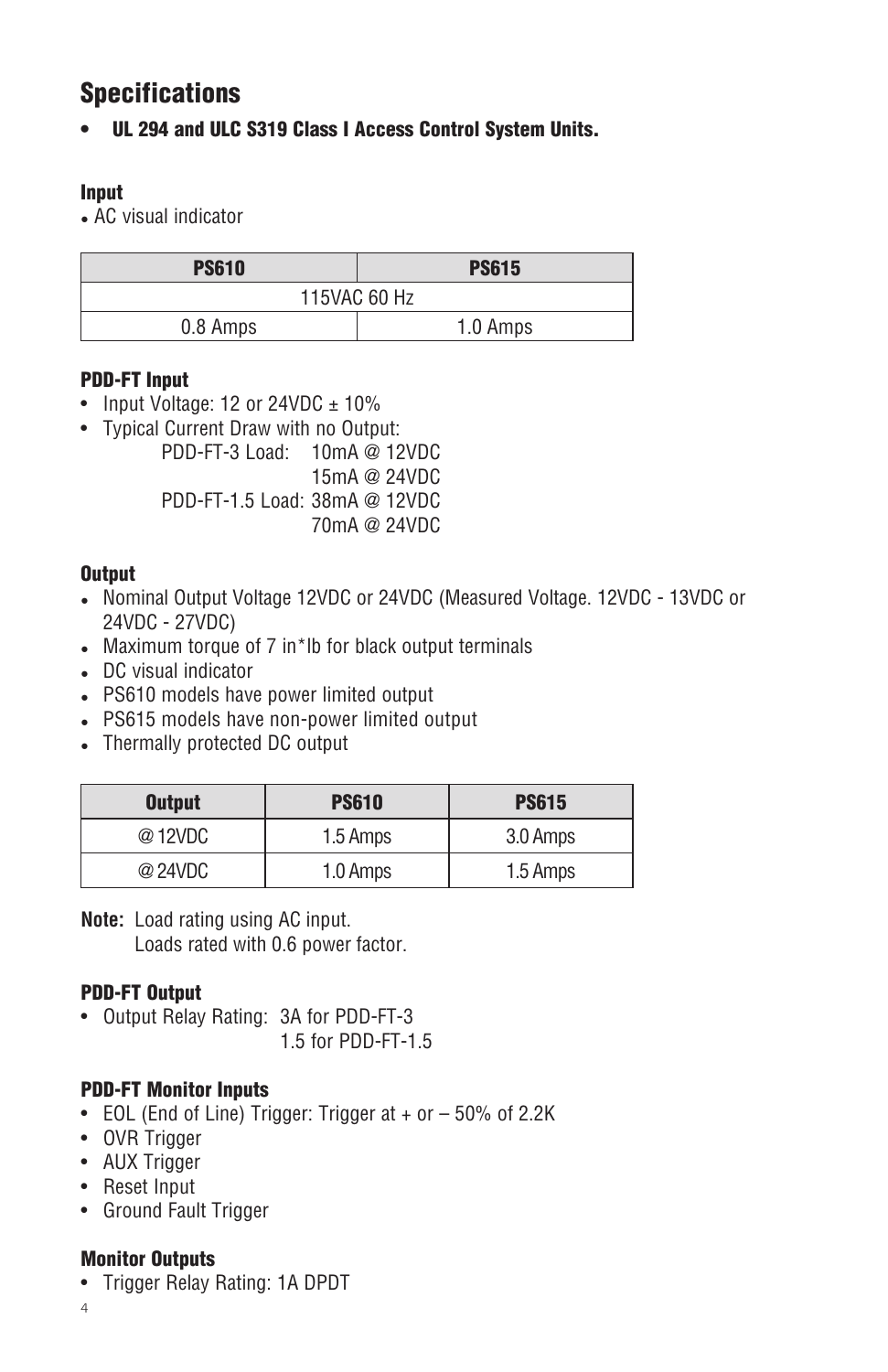#### Battery Backup

- Tested for use with UL 1034 listed locking devices
- Fully integrated charging circuit
- Battery over current protection
- Average recharge current 75mA

|                              | <b>PS610</b>      | <b>PS615</b>                            |  |  |  |  |
|------------------------------|-------------------|-----------------------------------------|--|--|--|--|
| <b>0.5 Hour Standby Time</b> |                   |                                         |  |  |  |  |
| 12VDC Output                 | 1 x 12V, 4.5 Ahr  | 1 x 12V, 4.5 Ahr or 1 x 12V,<br>7 Ahr   |  |  |  |  |
| 24VDC Output                 | 2 x 12V, 4.5 Ahr* | 2 x 12V, 4.5 Ahr* or<br>2 x 12V, 7 Ahr* |  |  |  |  |
| <b>1 Hour Standby Time</b>   |                   |                                         |  |  |  |  |
| 12VDC Output                 | 1 x 12V, 7 Ahr    | N/A                                     |  |  |  |  |
| 24VDC Output                 | 2 x 12V, 7 Ahr*   | N/A                                     |  |  |  |  |

\*Batteries wired in series

#### **Supervision**

- Form "C" AC fail relay output 2A @ 120VAC
- For PS610, installations that use AC Fail relay are not UL Listed and may result in nuisance AC Fail signals in the event of a substantial transient

#### **Environmental**

- Use in a controlled indoor environment.
- Operating temperature  $0^{\circ}$ C to 49 $^{\circ}$ C (32 $^{\circ}$ F to 120 $^{\circ}$ F)

**Warning: Improper wiring connections may result in damage to these products.**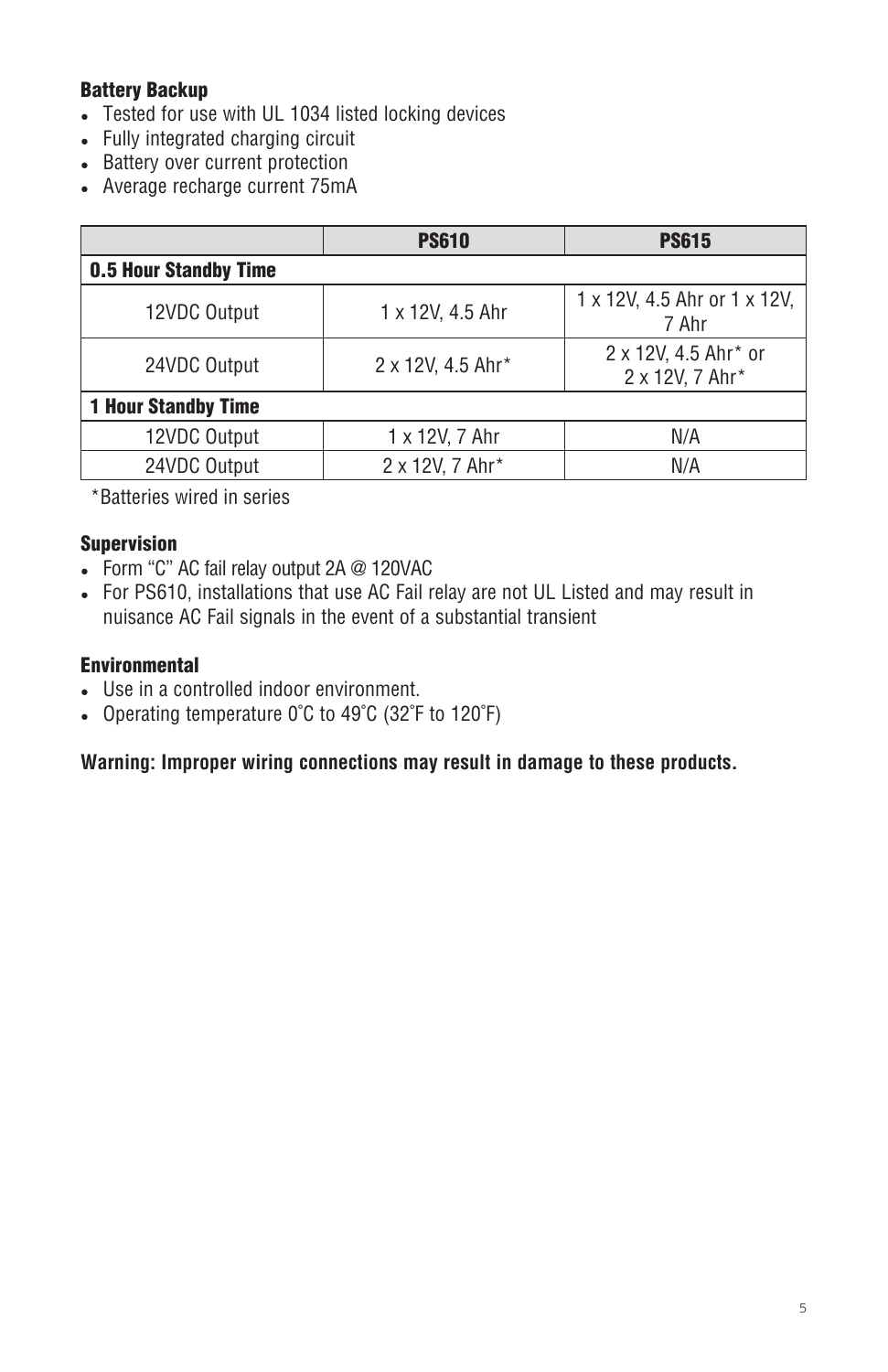## Description of PDD-FT Connections **See Fig. 2**

#### Input Power

"-INPUT+": 2 position terminal block with self clamping screws will accept multiple 12AWG wires Universal input.

#### Output Power

Two, 2 position terminal blocks. Self clamping screws will accept multiple 12AWG wires. "-N/ON+" are normally ON output power. This output is ON when the PDD-FT is not triggered. "-N/OFF+" is normally OFF. This output is ON when this unit is triggered. The transfer relay is rated at 3 Amps.

#### Power LED's

A red led above each output indicates which output is active.

#### Input Trigger EOL\*

2 position terminal block – Will accept 12AWG wire. This input must see the 2.2K ohm end of line resistor to be in the normal set condition. A change in resistance of  $\pm$  50 will cause the trigger relays to drop out in the Triggered mode. This change in resistance is caused by the supervised wire between the EOL at the fire panel and the PDD-FT being shorted or opened. The EOL supervises the pair of wires.

#### Input Trigger OVR\*

2 position terminal block - Will accept 12AWG wire. This pair is normally closed and can be connected to an override switch. When OVR is open, unit will trigger.

#### Input Trigger AUX-IN\*

2 position terminal block - Will accept 12AWG wire. This pair is normally closed and can be connected to an auxiliary device. When AUX-IN is open, unit will trigger.

#### Reset 2 Position Terminal Block\*

2 position terminal block - Will accept 12AWG wire. When this pair is shorted, input triggers do not latch. If pair is open, the input triggers will latch until alarm is corrected and RESET is momentary closed to reset trigger.

#### **\*Minimum 22AWG and maximum distance of 6170ft for field wiring.**

#### Jumpers RST - OVR - AUX

Jumpers are used to activate (remote) features as required.

#### Jumpers GRN

This jumper is used to enable ground supervision or the inputs. If the jumper is connected to both headers, and the mounting hole adjacent to jumper is connected to earth ground, a ground on any of the input triggers will cause a trigger.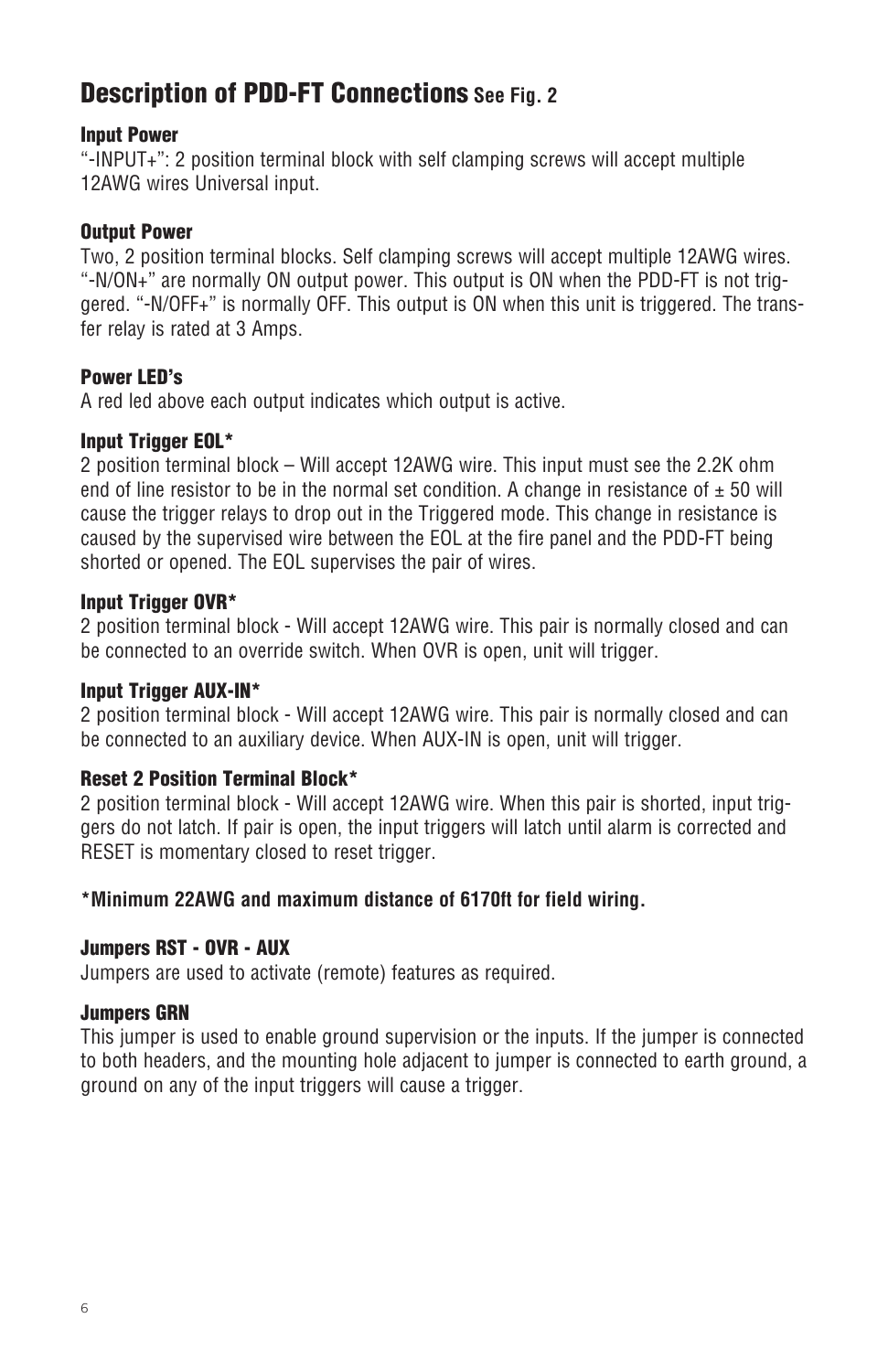#### Trigger Status Terminal block

Two, 3 position terminal blocks - Will accept 12AWG wire. Form C DPDT relay with a 1 Amp rating will indicate the condition of trigger. C and NO are normally open in the normal energize not triggered state. C and NC are normally closed in the normal energized not triggered state. These contacts may be used to provide feedback to the FACP or other auxiliary devices.

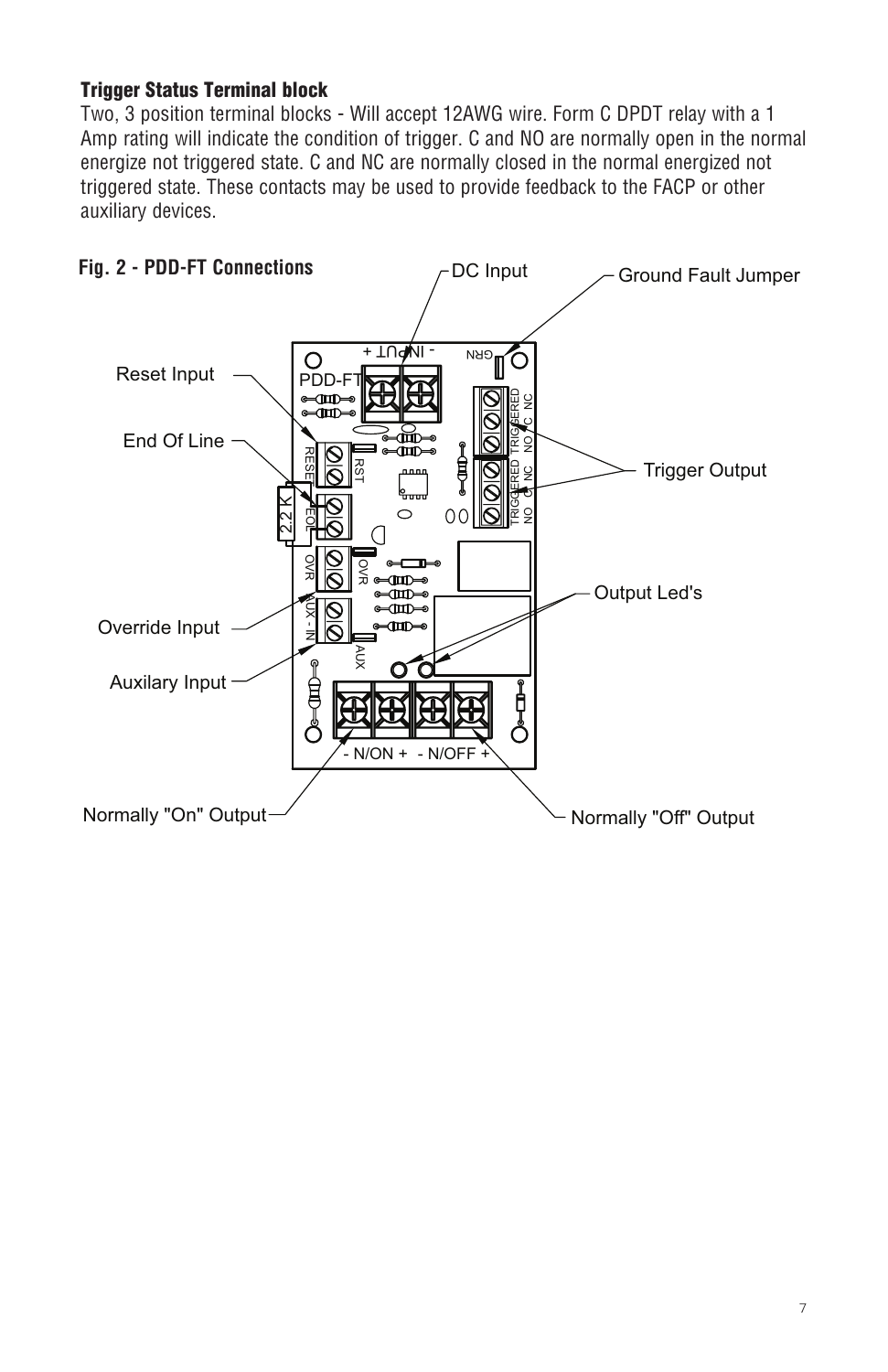## Application Diagrams



#### **Fig. 3 - Fire Panel Connections for Non-Latching Automatic Reset Operation**

This application illustrates how to connect the PDD-FT to a power supply for main input as well as a fire alarm control panel. If wired in this manner, outputs will change state only as long as the fire alarm relay is active. When the fire alarm resets the PDD-FT outputs will also reset.



### **Fig. 4 - Fire Panel Connections for Latching Release with N/O Manual Reset**

This application illustrates how to connect the PDD-FT to a power supply for main input as well as a fire alarm control panel. If wired in this manner, outputs will change state whenever the fire alarm relay activates and remain latched in the triggered state until reset by activating the N/O switch.

**Note:** Remove RST jumper for manual reset operation.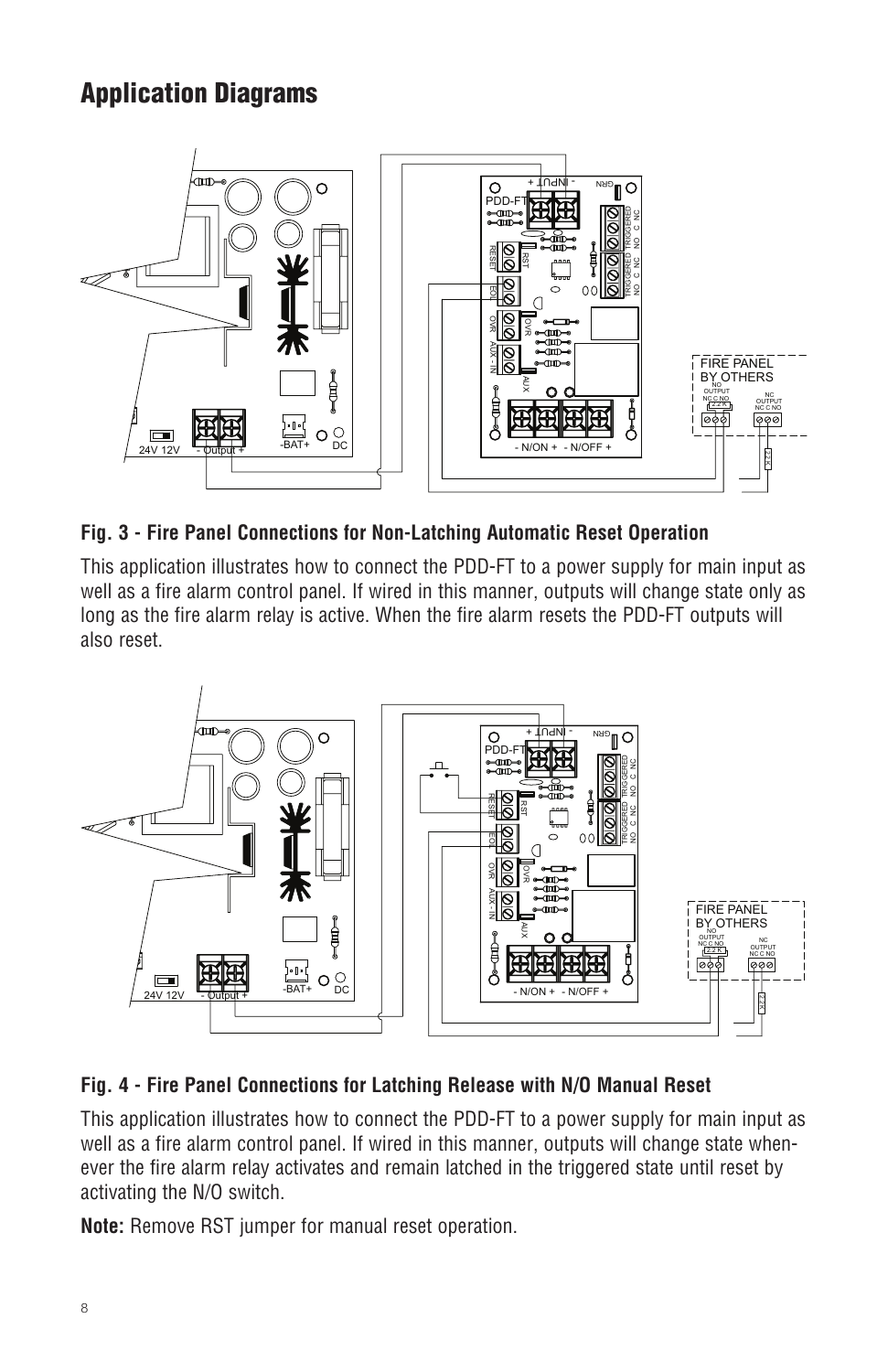

**Fig. 5 - Connections for Non-Latching release reset using multiple PDD-FT boards**

This application illustrates how to connect the PDD-FT to a power supply for main input as well as a fire alarm control panel. If wired in this manner, outputs will change state only as long as the fire alarm relay is active. When the fire alarm resets the PDD-FT outputs will also reset. Connecting the EOL input of one board to the trigger relay of the next board as shown will allow for override and reset of multiple boards.

**Note:** The RST jumper must be left in place on all boards for automatic reset operation.



### **Fig. 6 - Connections for latching release with N/O manual reset using multiple PDD-FT boards (Master & Slave)**

This application illustrates how to connect the PDD-FT to a power supply for main input as well as a fire alarm control panel. If wired in this manner, outputs will change state whenever the fire alarm relay activates and remain latched in the triggered state until Master is reset by activating the N/O switch. Connecting the EOL input of one board to the trigger relay of the next board as shown will allow for reset of multiple boards.

**Note:** The RST jumper must be left in place on all slave boards except the one that is directly connected to the fire alarm (Master), reset, and switches.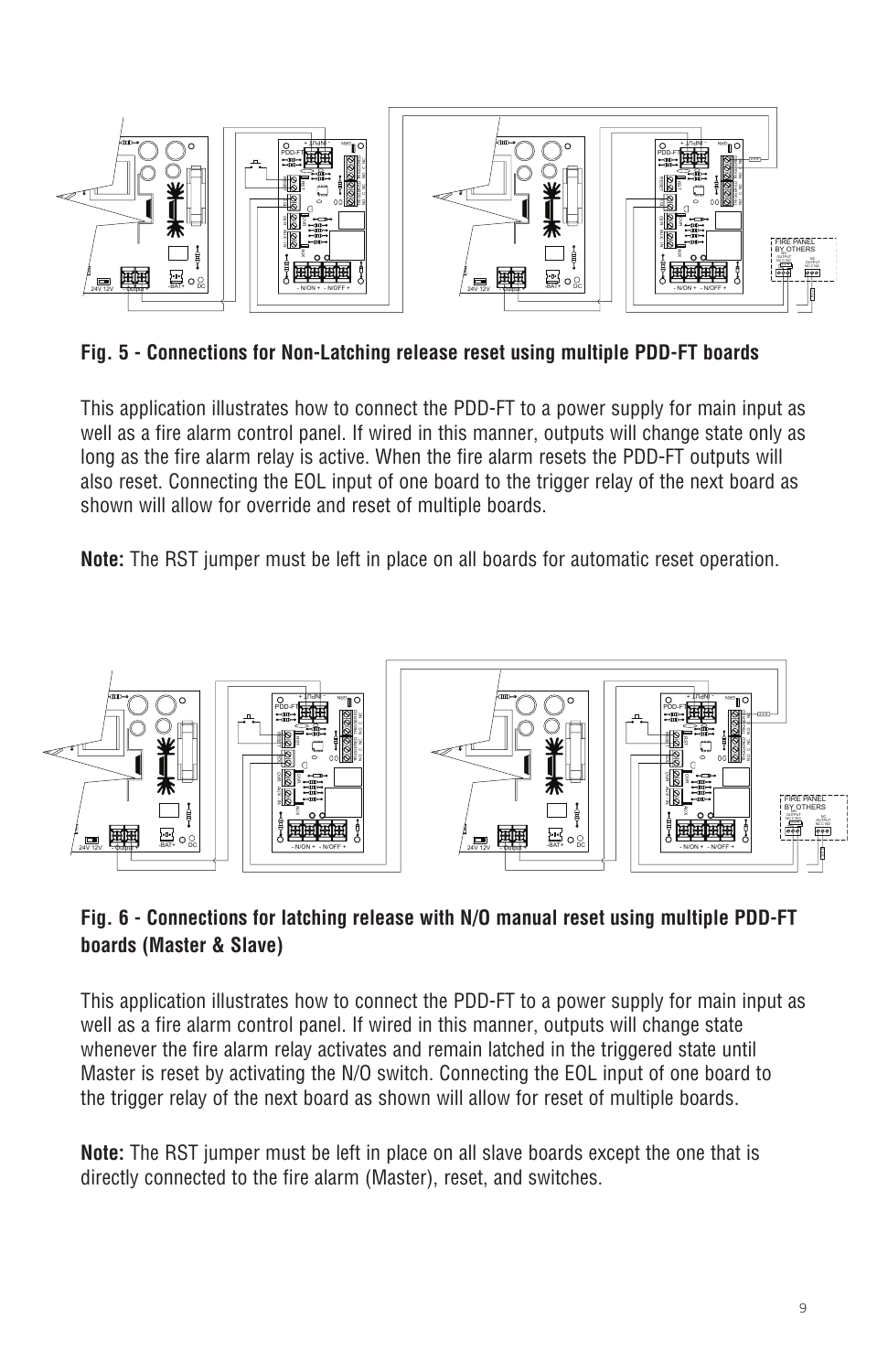

#### **Fig. 7 - Fire Panel Connections for Latching Trigger with N/O Manual Reset and N/C override with Battery Backup**

This application illustrates how to connect the PDD-FT to a DORMA Power Supply for main input, AC failure as well as a fire alarm control panel. If wired in this manner, trigger outputs will change state whenever the fire alarm, or AC failure relays activate. The PDD-FT outputs will remain in the triggered state until both relays have been reset and the N/O manual reset is triggered.

**Note:** Ensure jumpers for RST, OVR, and AUX IN are removed to allow terminals to operate correctly.

## **Maintenance**

- Under normal conditions the power supply should be checked for proper operation on an annual basis
- Check output voltage
- It is also recommended that the current draw is checked to ensure that the current is within specifications. Check battery voltage under load. Under normal conditions the battery will last approximately 4-5 years. If battery backup is critical it is recommended to change the battery every 4 years or less.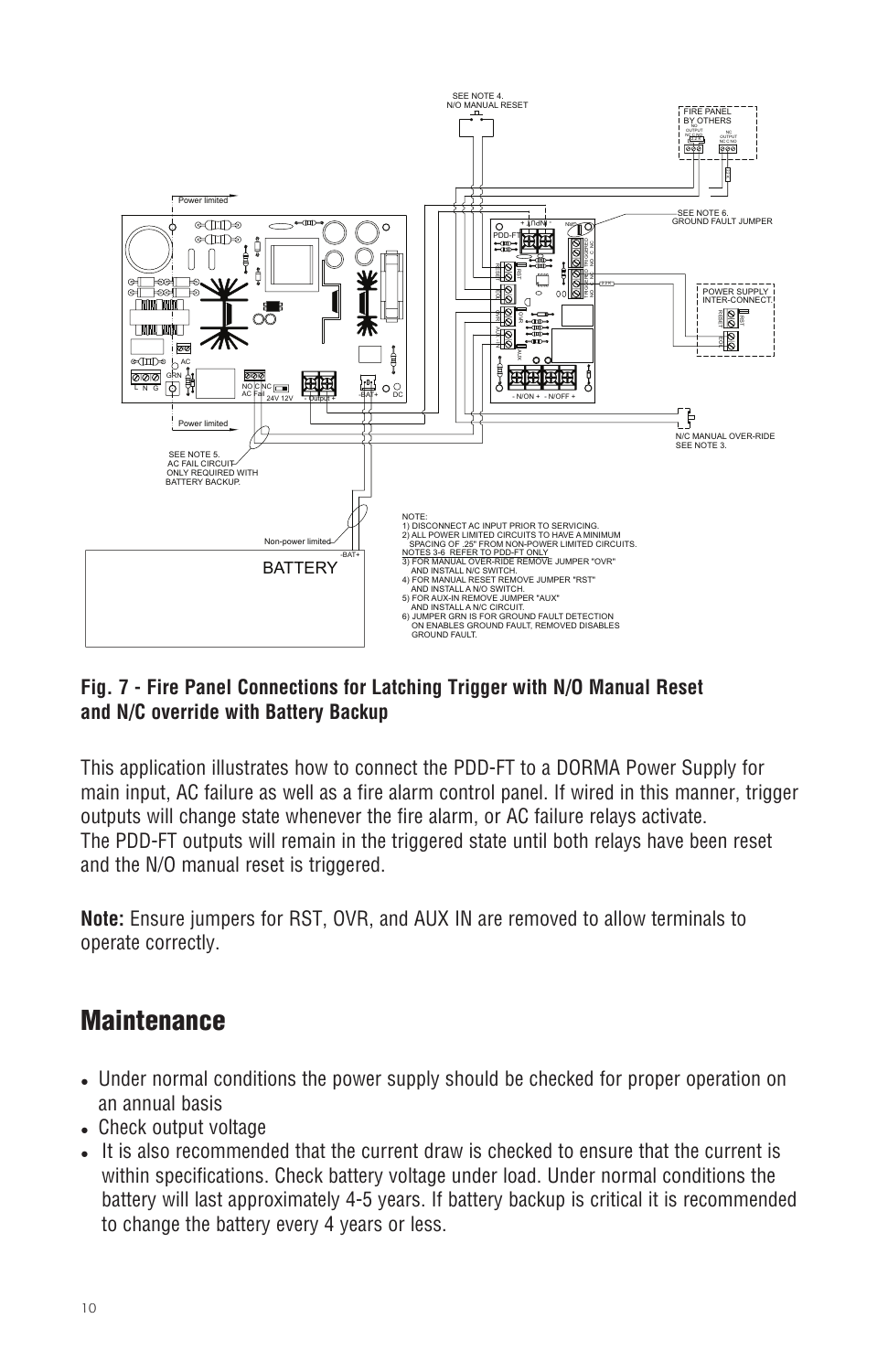## Troubleshooting Guide

| <b>Problem</b>                                                                                                                                                                            | <b>Solution</b>                                                                                                                                                                                                                                                                                                                                                                                                                                                 |  |  |  |  |
|-------------------------------------------------------------------------------------------------------------------------------------------------------------------------------------------|-----------------------------------------------------------------------------------------------------------------------------------------------------------------------------------------------------------------------------------------------------------------------------------------------------------------------------------------------------------------------------------------------------------------------------------------------------------------|--|--|--|--|
| No DC output from terminals.                                                                                                                                                              | - Check AC and DC LED's on power<br>supply board. Both should be on for<br>proper operation AC ON - RED,<br>$DCON - RFD$ .<br>- If LED's are not on, check AC power.<br>- Check Power Supply for voltage output.<br>- Check devices connected to outputs for<br>a short circuit. (PTC's may require short<br>to be removed for several minutes before<br>automatically resetting).<br>- Check trigger jumpers. Output LED<br>should be lit if output is active. |  |  |  |  |
| Output voltage is not correct for the<br>connected equipment.                                                                                                                             | - Disconnect AC power, battery(s) and all<br>connected equipment IMMEDIATELY.<br>- Change voltage selection switch to<br>desired voltage.<br>- Reconnect equipment and reapply<br>AC power.                                                                                                                                                                                                                                                                     |  |  |  |  |
| Trigger is active and will not reset.                                                                                                                                                     | - Check for proper wiring connections on<br>trigger connections.<br>- Ensure that 2.2K resistor is installed at<br>End of Line position in the wiring.                                                                                                                                                                                                                                                                                                          |  |  |  |  |
| Trouble output relay is de-energized.<br>(Relay terminals are labeled shown in the<br>Normal, energized, "no trouble" condition.<br>Relays are energized when no trouble is<br>detected.) | - Check devices connected to outputs for<br>a short circuit. (PTC's may require short<br>to be removed for several minutes before<br>automatically resetting.)                                                                                                                                                                                                                                                                                                  |  |  |  |  |

## Wire Gauge Selection Chart with 24V Load Current

| <b>Total One Way</b><br><b>Length of Wire</b><br>Run (ft.) | .25A | .50A | .75A | 1.0A | 1.25A | 1.50A | 2.0A | 3.0A |
|------------------------------------------------------------|------|------|------|------|-------|-------|------|------|
| 100                                                        | 20   | 18   | 16   | 16   | 14    | 14    | 12   | 10   |
| 150                                                        | 20   | 16   | 14   | 14   | 12    | 12    | 10   |      |
| 200                                                        | 18   | 16   | 14   | 12   | 12    | 10    | 10   |      |
| 250                                                        | 18   | 14   | 12   | 12   | 10    | 10    |      |      |
| 300                                                        | 16   | 14   | 12   | 10   | 10    | --    |      |      |
| 400                                                        | 16   | 12   | 10   | 10   |       |       |      |      |
| 500                                                        | 14   | 12   | 10   | --   |       | --    |      |      |
| 750                                                        | 12   | --   |      |      |       |       |      |      |
| 1000                                                       | 12   |      |      |      |       |       |      |      |